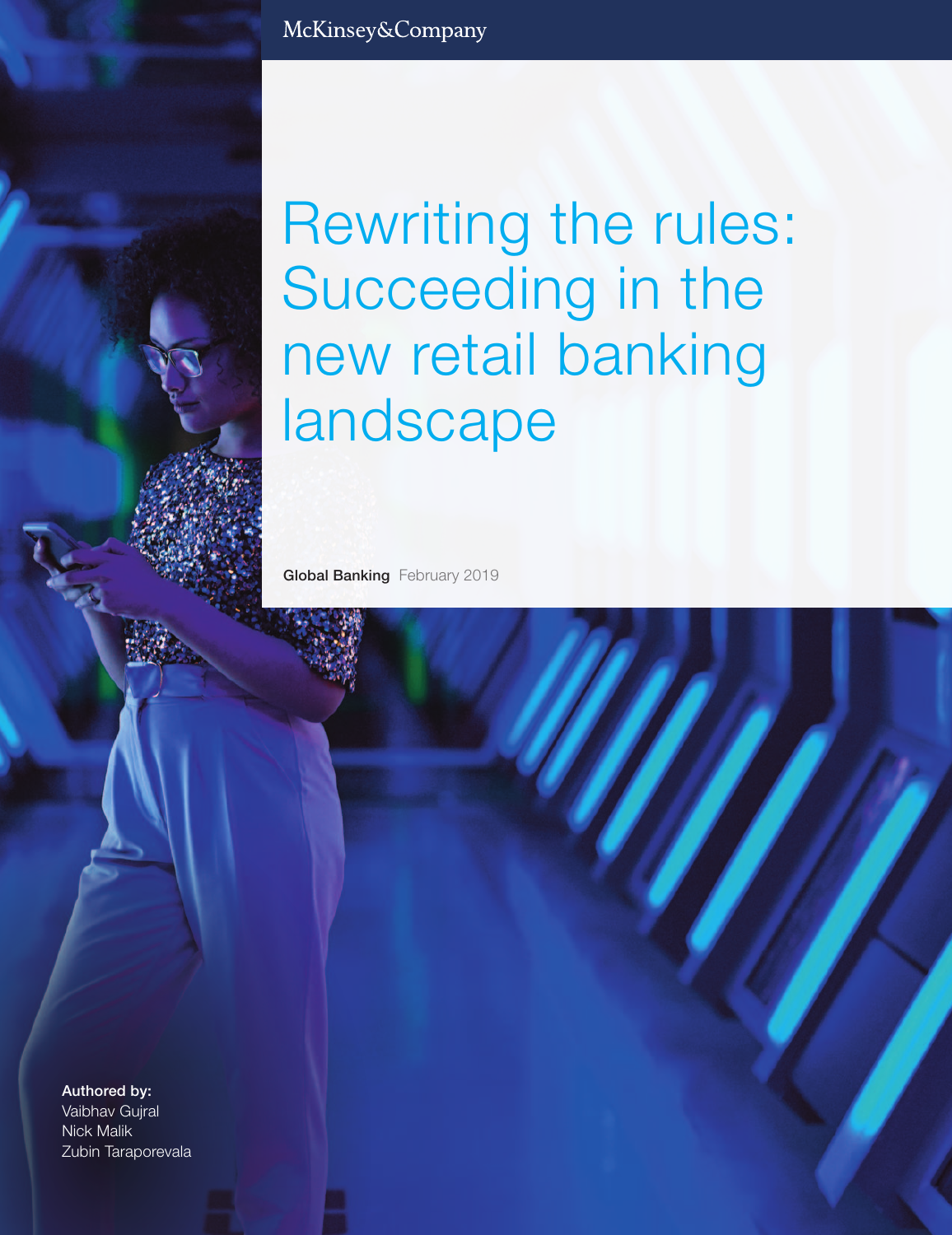## Rewriting the rules: Succeeding in the new retail banking landscape

Retail banks have long competed on distribution, realizing economies of scale through network effects and investments in brand and infrastructure. But even those scale economies had limits above a certain size. As a result, in most retail banking markets, a few large institutions, operating at similar efficiency ratios, dominate market share. Changes to the retail banking business model have mostly come in response to regulatory shifts, as opposed to a purposeful reimagining of what the winning bank of the future will look like.

Retail banks have also not kept pace with the improvements in customer experience seen in other consumer industries. Few banks stand out for innovation in customer interaction models or branch formats. Marketing investments have traditionally focused on brand building and

increasing loyalty: a reputable brand stood for trust and security and became a moat, providing protection against new entrants to the sector. Finally, most banks offer similar products, with limited innovation in features.

Today, the moats that banks have built are more likely to restrict their own progress than protect them from attackers. Four shifts are reshaping the global retail banking landscape to the point where banks need to fundamentally rethink what it takes to compete and win. This should be an urgent priority for banks. The pace of change will likely accelerate, with a select set of large-scale winners emerging in the next three to five years that will gain share in their core markets and begin to compete across borders, leaving many sub-scale institutions scrambling for relevance.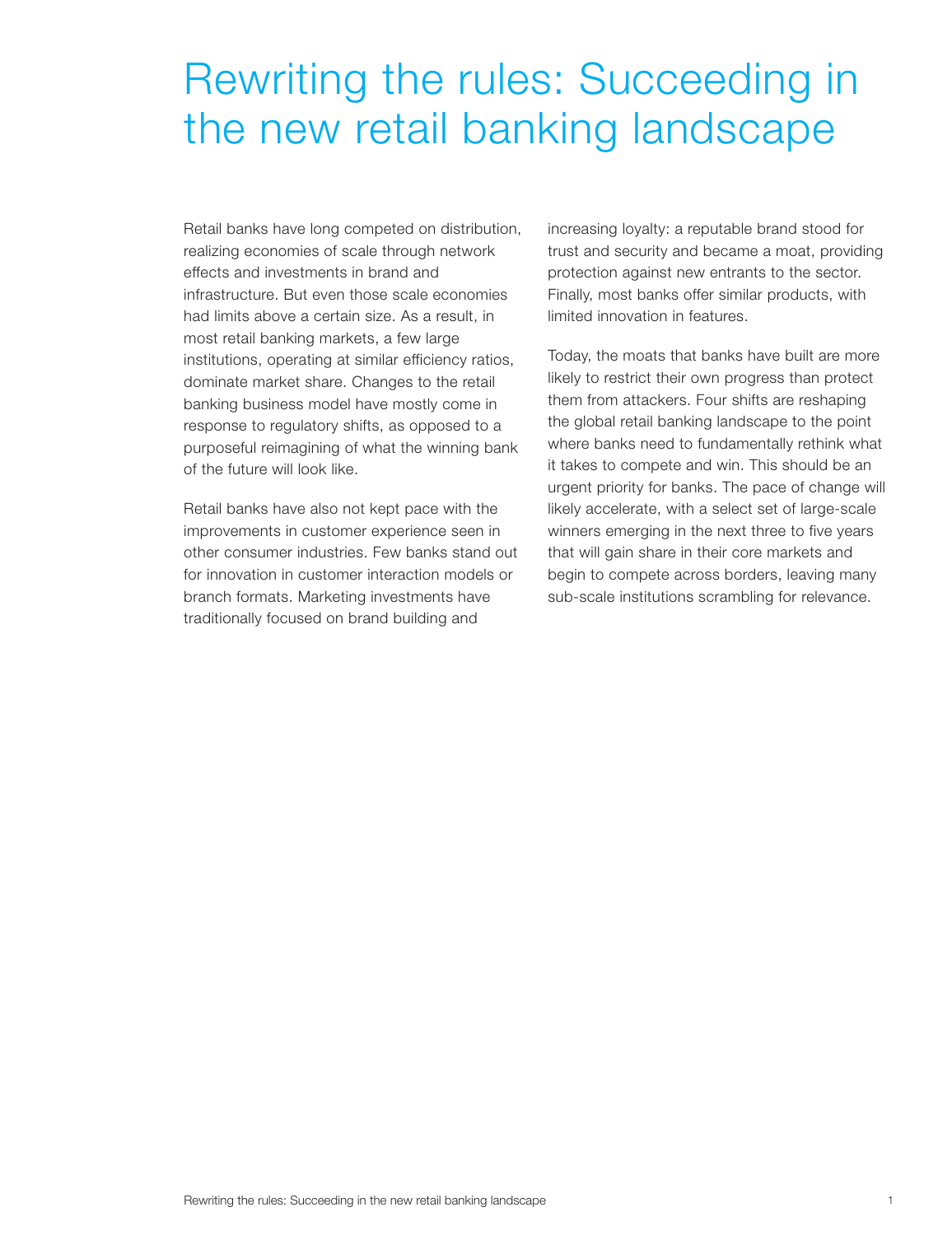# Four shifts are reshaping retail banking

Four secular shifts are changing the way retail banks will compete in the coming years:

- The traditional distribution-led growth formula is losing relevance, with a breakdown in the relationship between branch footprint and growth.
- Banks are now competing on customer experience, with leaders growing faster than their competitors.
- Scale economics are back-banks that excel at deploying new technologies (e.g., automation and machine learning) and those with a more digital-centric channel mix will have a structural cost advantage.
- The retail banking relationship is getting unbundled along product lines, fueled by digitization and, increasingly, by regulation and the biggest profit pools are under attack. A few banks will be able to temper and reverse this trend, using superior data and analytics capabilities to build deeper and broader relationships with their customers.

In the near term, these shifts will combine to intensify competition as new entrants and incumbents seek to push past traditional boundaries. More than 100 digital attacker banks have launched in the last few years globally including N26, Monzo and Revolut in Europe; WeBank, Digibank, Jenius in Asia; SoFi, Marcus, Moven in the US; Nubank in South America while many incumbents have launched or are considering launching digital-first models.

Over the next three to five years, we expect a few players to emerge from this competitive scrum to gain dominant share in their core markets and possibly beyond. These firms will have taken bold and decisive actions to capitalize on the shifts that are reshaping the

industry. In some cases, these winners will be incumbents that build on an already significant share; in others, they will be institutions newer to the banking industry, which use their agility, strategic aggressiveness, and sharp execution to attract customers.

## **1. The traditional distribution-led growth formula no longer applies**

Until the financial crisis in 2007, a retail bank's total share of deposits was tightly linked to the size of its branch network. Even as internet use grew rapidly, customers still visited branches for account servicing and to learn about and purchase new products. The physical branch created a sense of security and trust. Banks with higher branch density benefited from a network effect—the more branches, the higher the likelihood of acquiring and retaining customers.

Over the past decade, this relationship between deposit growth and branch density has weakened. Deposits at the 25 largest US retail banks have doubled over the past decade, while their combined branch footprint shrank by 15 percent over the same period. This reverse correlation is even sharper for the top five US banks—while reducing branches by 15 percent, they increased deposits by 2.6 times (Exhibit 1). While there have been previous periods of branch contraction, they were clearly tied to economic downturns; this most recent wave of retrenchment commenced about a decade ago and has persisted through a period of robust economic growth.

Retail banking branch networks are contracting across North America, the UK, and Europe (Exhibit 2, page 4), although the pace of change varies considerably between regions. Those that are ahead of the curve have reduced branches by as much as 71 percent (Netherlands). Banks in North America and Southern Europe are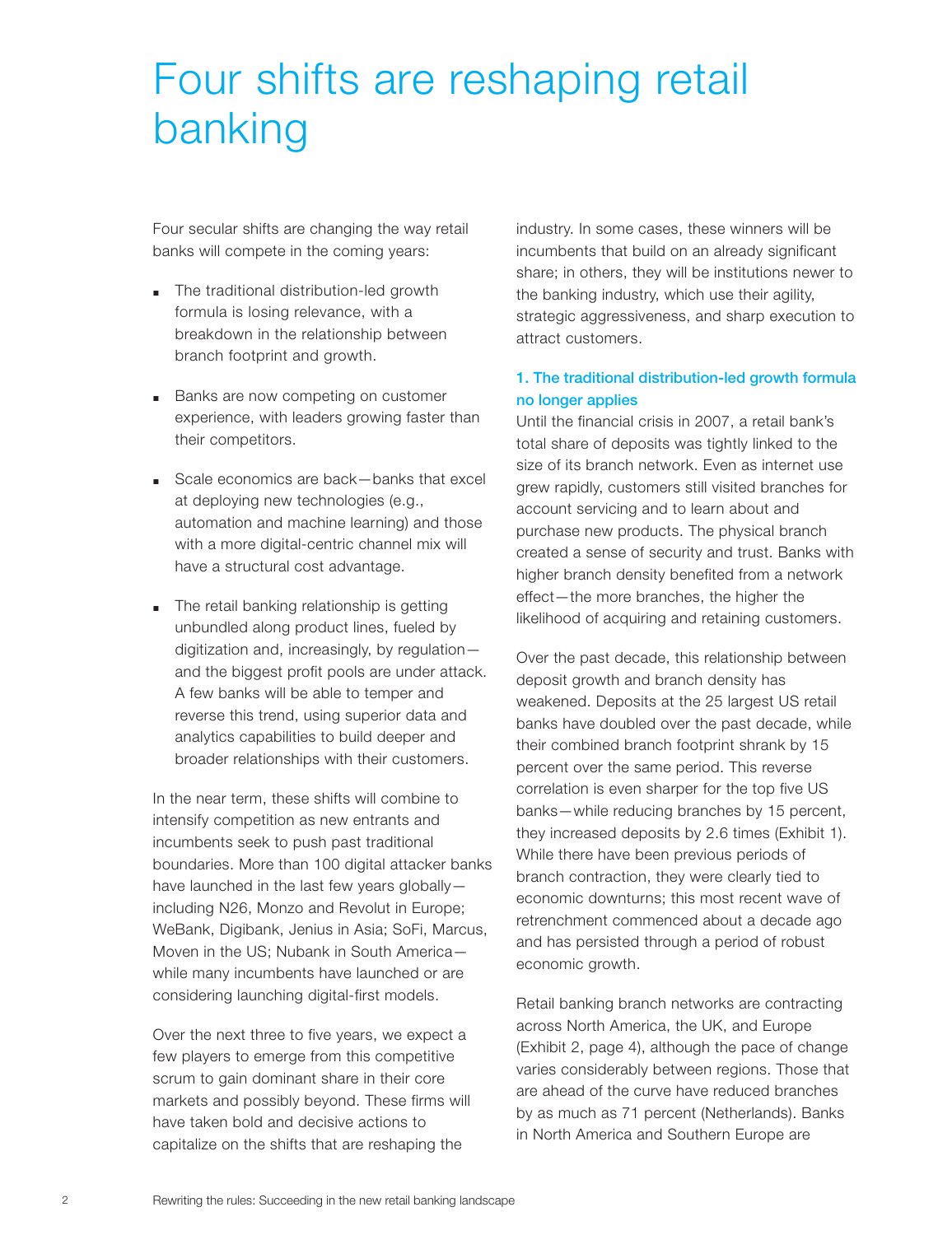The correlation between branch scale and deposit growth has weakened for US retail banks.



Source: SNL; McKinsey analysis

reducing branches and growing digital sales at a more gradual rate. In many Asian, African, and Latin American countries, branch reduction is not so apparent—only because retail banks in these markets leapfrogged branch distribution to go directly to digital sales.

The rate of branch reduction is often tied to customer willingness to purchase banking products online or on mobile devices. Eighty to

ninety percent of banking customers in the Nordics, for example, are open to digital product purchases for most financial products, compared to 50 to 60 percent in North America and Southern Europe (Exhibit 3, page 5). While customer willingness to purchase products via digital channels varies, however, the common thread is that in all markets this readiness is far ahead of actual digital sales and will require banks to catch up to consumer needs and expectations.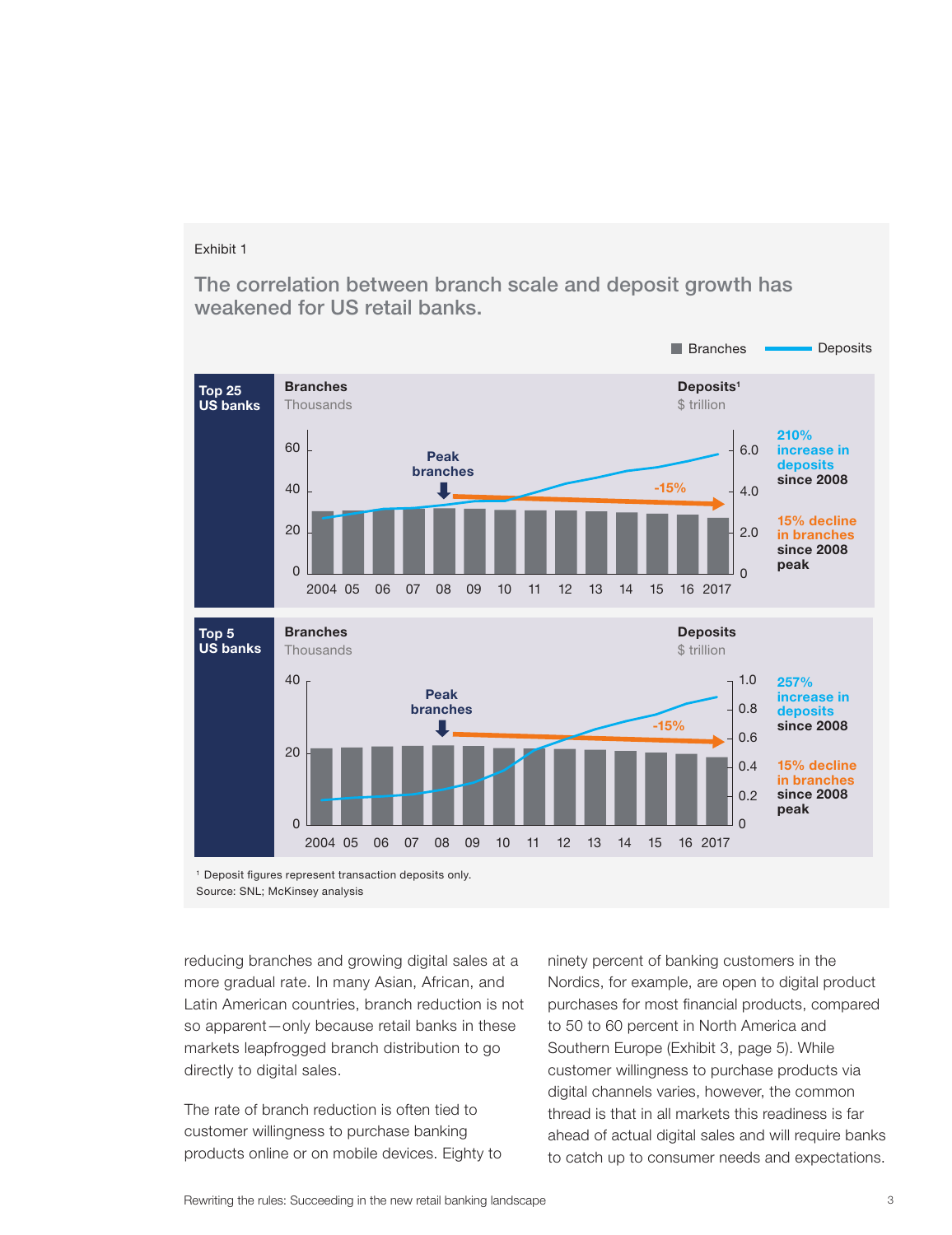The number of branches per million people is declining in North America, the UK, and Europe.



1 Represents bank branch density per million people in the country.

2 Based on 2016 or latest year available.

Within any specific market, of course, there are banks that have acted swiftly to adopt digital and remote as their main channel for interactions, and those that have lagged behind (Exhibit 4, page 6). One UK bank makes more than 50 percent of sales through digital channels, well ahead of market peers. Even in the historically branch-dependent small business segment, a range of banks and fintechs are finding that remote value propositions delivered digitally (e.g., remote relationship managers at Nordic banks) are attractive to small businesses.

Banks that are ahead of the curve in terms of capitalizing on this shift are pulling away from the pack and have taken decisive actions on several fronts:

■ Set a bold aspiration for sales/service channel mix. Banks must do more than react to shifts in consumer preferences—they need to set aspirational targets for sales and service across channels. Some customers will selfselect into digital channels, but banks can do

Source: McKinsey World Banking Intelligence database; McKinsey analysis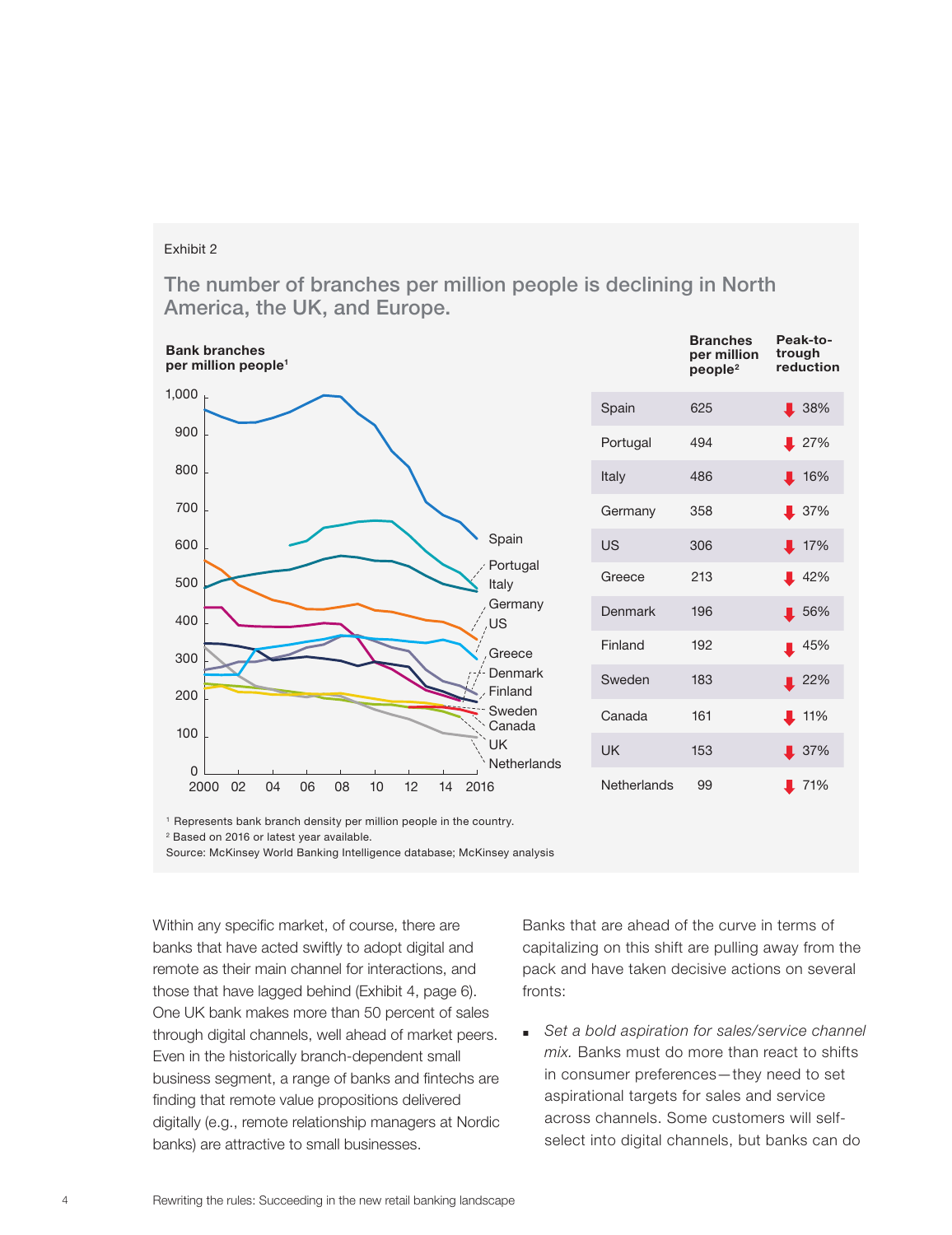Northern European banking customers lead the way in terms digital preferences.



1 Represents customers that would be interested in purchasing their core banking product (e.g., checking account) digitally — via internet, tablet or mobile.

2 Percentage of customers that acquired their core banking product (e.g., checking account) digitally—from among customers that acquired a new product in the last 2 years.

Source: McKinsey Consumer Multichannel Survey (n=12,000)

more to encourage less motivated customers to make the shift. Banks in markets like the Nordics and UK have reduced the number of customers using branches by up to 60 percent by focusing on how to serve the heaviest branch users effectively through other channels.

■ Use advanced analytics to reshape the physical footprint. Optimizing the branch network requires a deep understanding of consumer

preferences in every micro-market, and of the economics of making changes at the branch level. Leading institutions are using combinatorial optimization algorithms to optimize the net present value (NPV) of the network based on granular customer data on characteristics such as digital propensity, willingness to travel, needs based on transaction patterns and branch usage, and the size and space/format of branches. A European bank recently used this approach to identify 25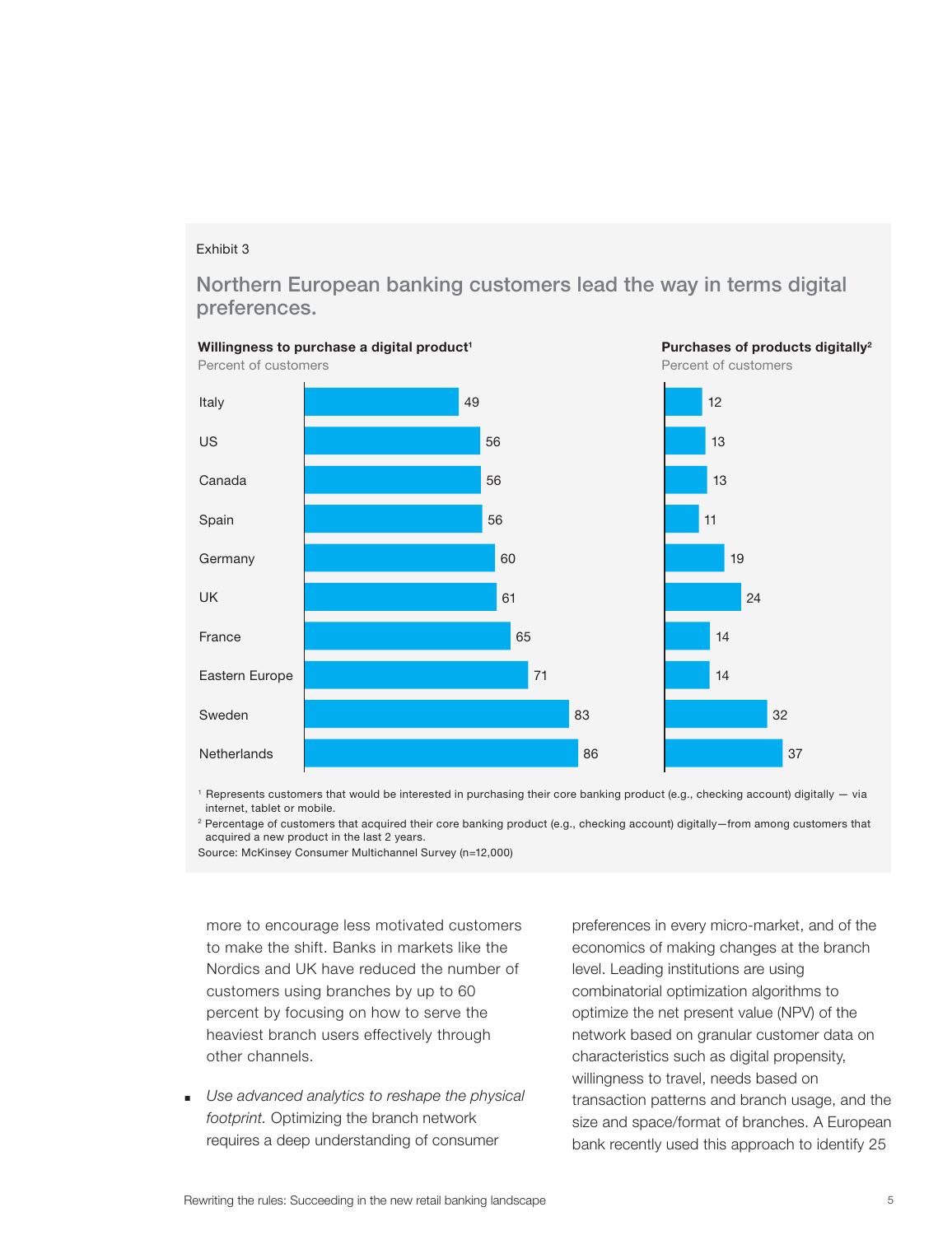In most markets, there are wide gaps between banks in terms of digital performance.



2 Activity = difference between highest and lowest observed digital customer activity

 $3$  Sales = difference between highest and lowest observed digital sales penetration

Source: McKinsey

percent of branches that could be closed, and 35 percent of FTEs that could be redeployed.

■ Develop cutting-edge digital sales capabilities. Achieving meaningfully higher levels of digital sales requires a sophisticated approach to digital marketing and an understanding of how to optimize each stage of the funnel. Most consumers already seek information on financial products on digital channels (e.g., bank websites, price comparison sites), but

few institutions are highly effective at converting these inquiries into digital sales. Leading banks use first- and third-party data (e.g., geospatial, browsing behavior), a robust marketing technology stack (360-degree view of customer, omnichannel campaigns), and an agile operating model (e.g., cross-functional marketing war rooms). With these elements in place, progress can be rapid; a North American institution tripled annual online product sales in 12 months.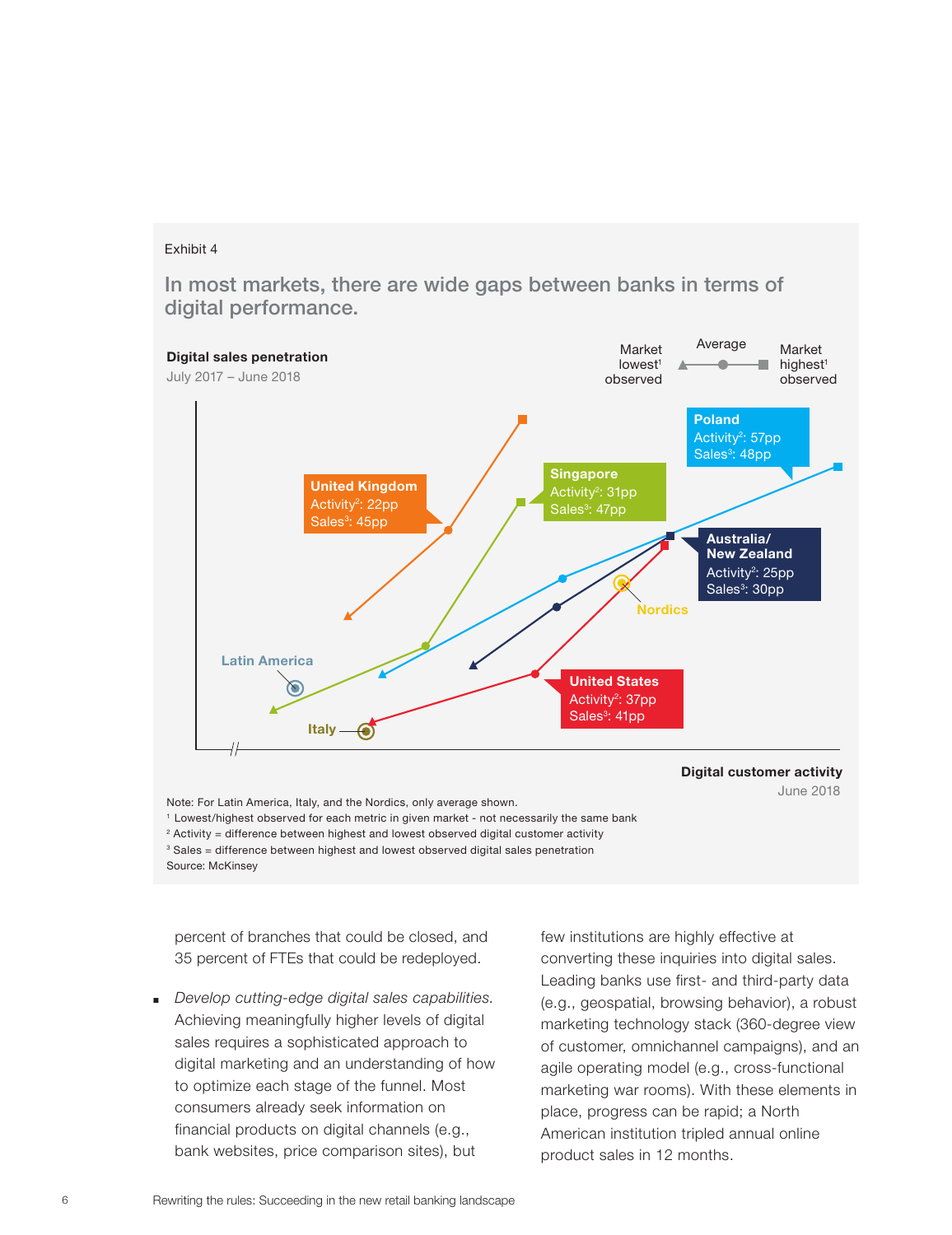## **2. Customer experience is beginning to generate meaningful separation in growth**

Across all retail businesses—including banks customers now expect interactions to be simple, intuitive, and seamlessly connected across physical and digital touchpoints.

Banks are investing in meeting these expectations but have struggled to keep pace—focusing on the less-than-lofty goal of making the experience "less bad" for customers, rather than "outstanding." Many banks are hampered by legacy IT infrastructures and siloed data. As a result, few banks are true leaders in terms of customer experience. Even for leading institutions, typically only one-half to two-thirds of customers rate their experience as excellent. This holds true across product categories, including those such as cards and deposits that have higher digital adoption rates.

The impact of this less-than-stellar performance is measurable. For example, McKinsey analysis shows that in the US, top-quartile banks in terms of experience have had meaningfully higher deposit growth over the past three years (Exhibit 5, page 8). Simply being good does not move the needle; customer impact really shows when banks offer outstanding experiences. The few "experience leaders" emerging in retail banking are generating higher growth than their peers by attracting new customers and deepening relationships with their existing customer base. Highly satisfied customers are two-and-a-half times more likely to open new accounts/products with their existing bank than those who are merely satisfied; they are also less price sensitive and generate positive word of mouth.

These experience leaders are adopting tactics pioneered by digital-native companies in other sectors such as ecommerce, travel, and

entertainment: setting a "north star" based on proven markers of differentiated experience (e.g., UX design, carrying context across channels), redesigning journeys that matter most for digitalfirst customers and not just digital-only customers, and establishing integrated real-time measurement that cuts across products, channels, and employees. These banks know that customer experience is not just about the frontend look and feel, but that it requires discipline, focus, and investment in the following actions:

- Focus on the journeys and sub-journeys that matter: The relative contribution of subjourneys (e.g., app downloading; activating account) in determining overall customer experience varies considerably. In fact, ten to fifteen sub-journeys have the biggest customer satisfaction impact for most products and should thus be the first priority. For instance, when opening a new deposit account, the researching options sub-journey has eight times the impact on customer satisfaction than other account-opening subjourneys, on average (Exhibit 6, page 9). For banks, the key is to prioritize these highimpact sub-journeys and systematically redesign them from scratch—a process that can take about three to four months and result in at least a 15 to 20 percent lift in customer satisfaction.
- Change the way you engage with customers. Experience leaders understand that digitization is not just about creating a cutting-edge online and mobile experience, and that satisfaction is shaped by customer experience across channels.1 The experience should be seamless, especially on journeys that are more likely to take place over multiple channels, such as new account opening, financial

<sup>1</sup> Walter Rizzi and Zubin Taraporevala, "The balancing act: Omnichannel excellence in retail banking," McKinsey.com, January 2019.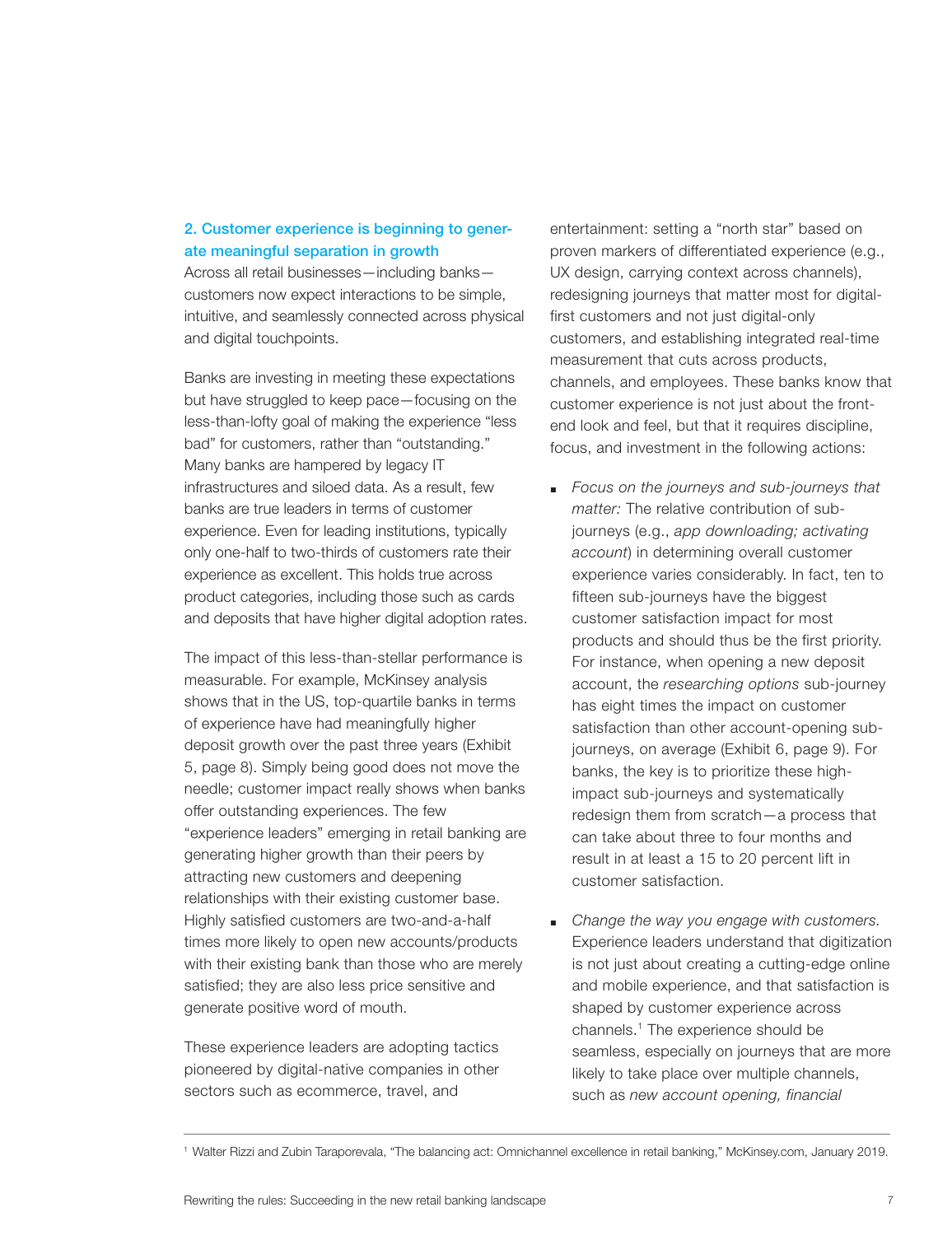US retail banks with better customer experience are growing deposits faster.



Leaders in customer experience are growing faster

Deposit CAGR (2014-17)



1 Percentage of respondents that selected a 9 or 10 on a 10-point customer satisfaction scale. Question: "We would like to understand your experience with [product] with [Bank]. Overall, how satisfied or dissatisfied are you with [product] with [Bank]?" Source: McKinsey 2018 Retail Banking Customer Experience Benchmark Survey.

advice, or issue resolution. One wealth manager equipped its front-line relationship managers with robo-advice algorithms that are in sync with what customers see on the selfdirected channel—and provided the RMs with daily and weekly next-best-action recommendations to nudge their clients. Banks need to deploy these tools broadly and empower their front-line staff to play a more consultative role that blends human and digital recommendations. They will also need to revisit how these employees are incentivized, shifting to a longer-term view of relationships and profitability rather than just product sales.

*■* Translate data into personalized products and real-time offers. The amount of data available on individual customers or prospects has exploded in recent years. The challenge is to convert this data into actionable nudges and highly relevant offers for customers that are delivered at the right moment. Credit card companies have long offered discounts on specific spending categories or with specific retailers. Today, however, they can improve loyalty and share of spending by providing location-specific offers right when a customer enters a coffee shop, movie theater, or car dealership. South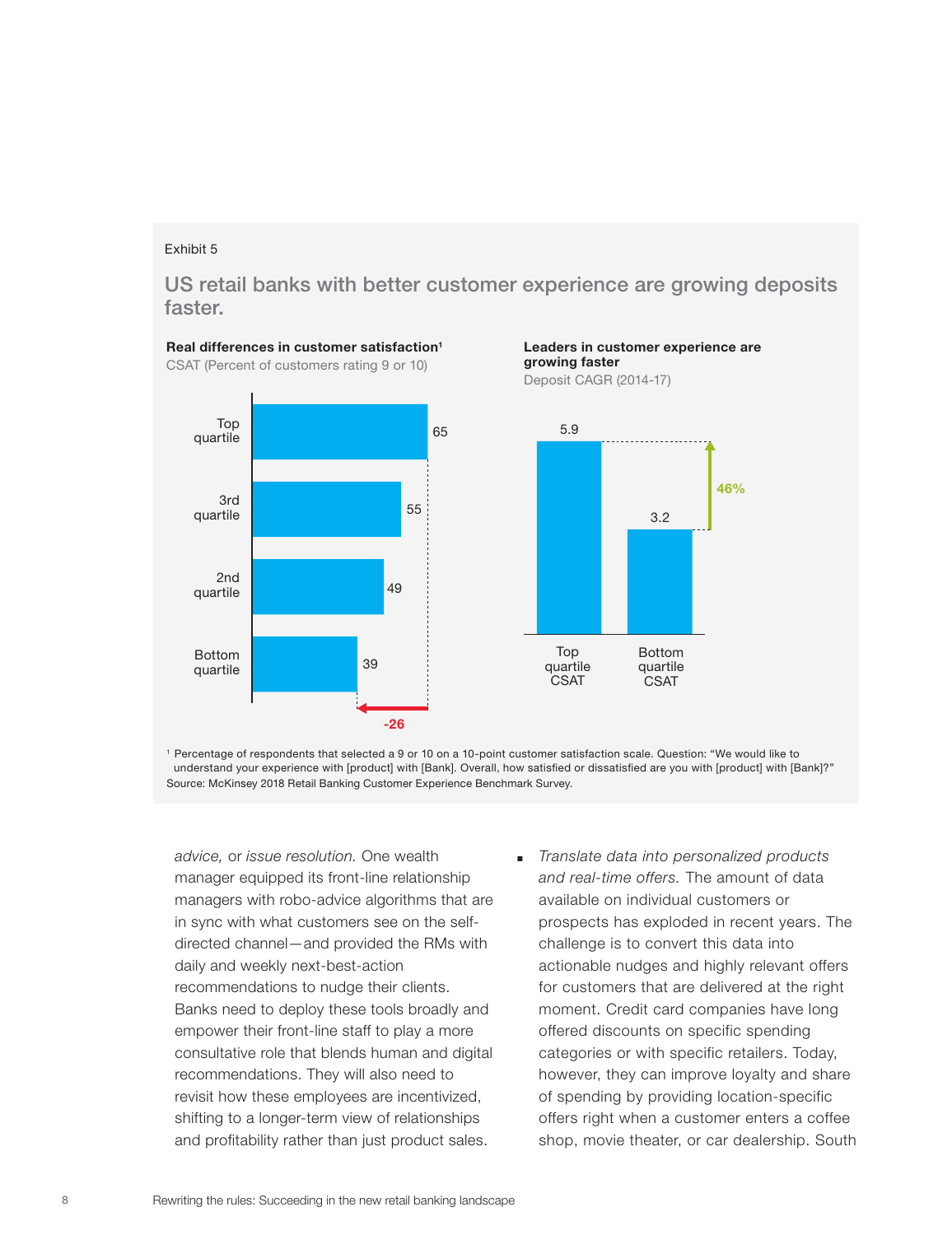Banks should prioritize the sub-journeys the have the most impact on customer experience.



Relative importance %3

1 Deposit example journeys shown; trend also holds true for credit card and mortgage account-opening sub-journeys.

2 Customer satisfaction with individual sub-journeys. Represents percentage of customers that rated the sub-journey 9 or 10 (on 10-point scale).

<sup>3</sup> Relative importance is the amount that any individual sub-journey impacts the total journey score; calculated using a variance decomposition approach.

Source: McKinsey 2018 North American Retail Banking Journey Benchmarks

Africa's Discovery, as an example, is launching a bank with product features that are informed by behavioral science and incentive design research (e.g., dynamic interest rates for savings and credit products that are tied to healthy financial behavior).

### **3. Productivity gains and returns to scale are back**

Larger retail banks have historically tended to be more efficient than their smaller competitors, benefiting from distribution network effects and the shared overhead for IT, infrastructure, and other shared services. Our analysis of over 3,000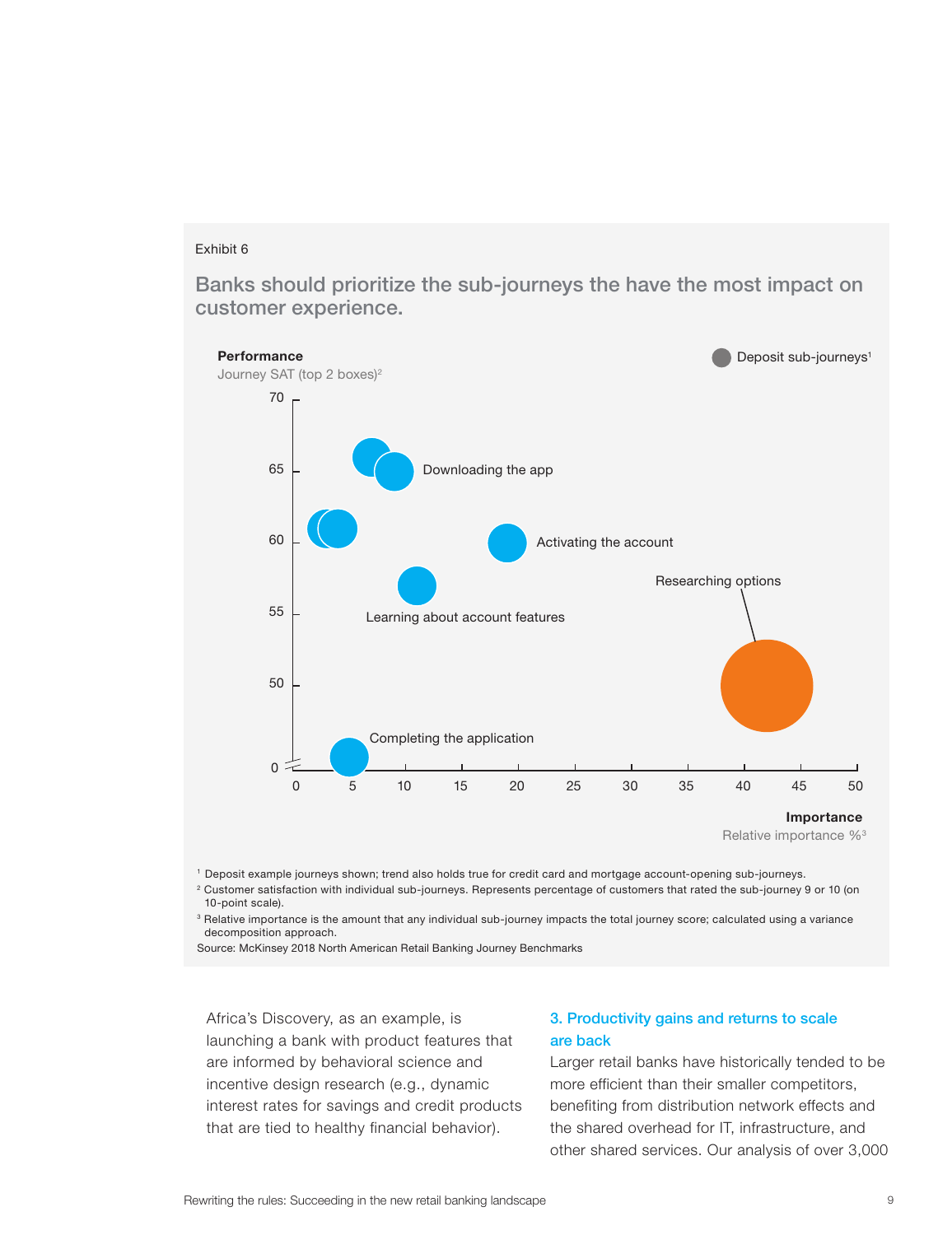The efficiency advantage for large retail banks holds true on a global level.



1 Linear regression based on sample of ~3000 banks (all countries included with a sample size larger than 30).

2 Market share defined as bank's asset size divided by total assets of banks from the specific country.

<sup>3</sup> Quintiles based on market share.

Source: S&P Global Market Intelligence; McKinsey Panorama

banks around the globe shows that while there is variation across countries, larger institutions tend to be more efficient both in terms of cost-to-asset (Exhibit 7) and cost-to-income ratios. However, beyond a certain point, even larger institutions struggle to eke out efficiencies or realize benefits from scale. For example, even after several years of cost-cutting after the most recent financial crisis, large US retail banks have not made material improvements in productivity over the past decade (Exhibit 8).

We expect this paradigm to change over the next few years, as structural improvements in efficiency ratios and increasing returns to scale enable some large banks to become even more efficient. The reason is two-fold: first, advances in technologies such as robotic process automation, machine learning, and cognitive artificial intelligence—many of which are now mainstream and commercially viable—are unleashing a new wave of productivity improvements for financial institutions. Deployed effectively, these tools can reduce costs by as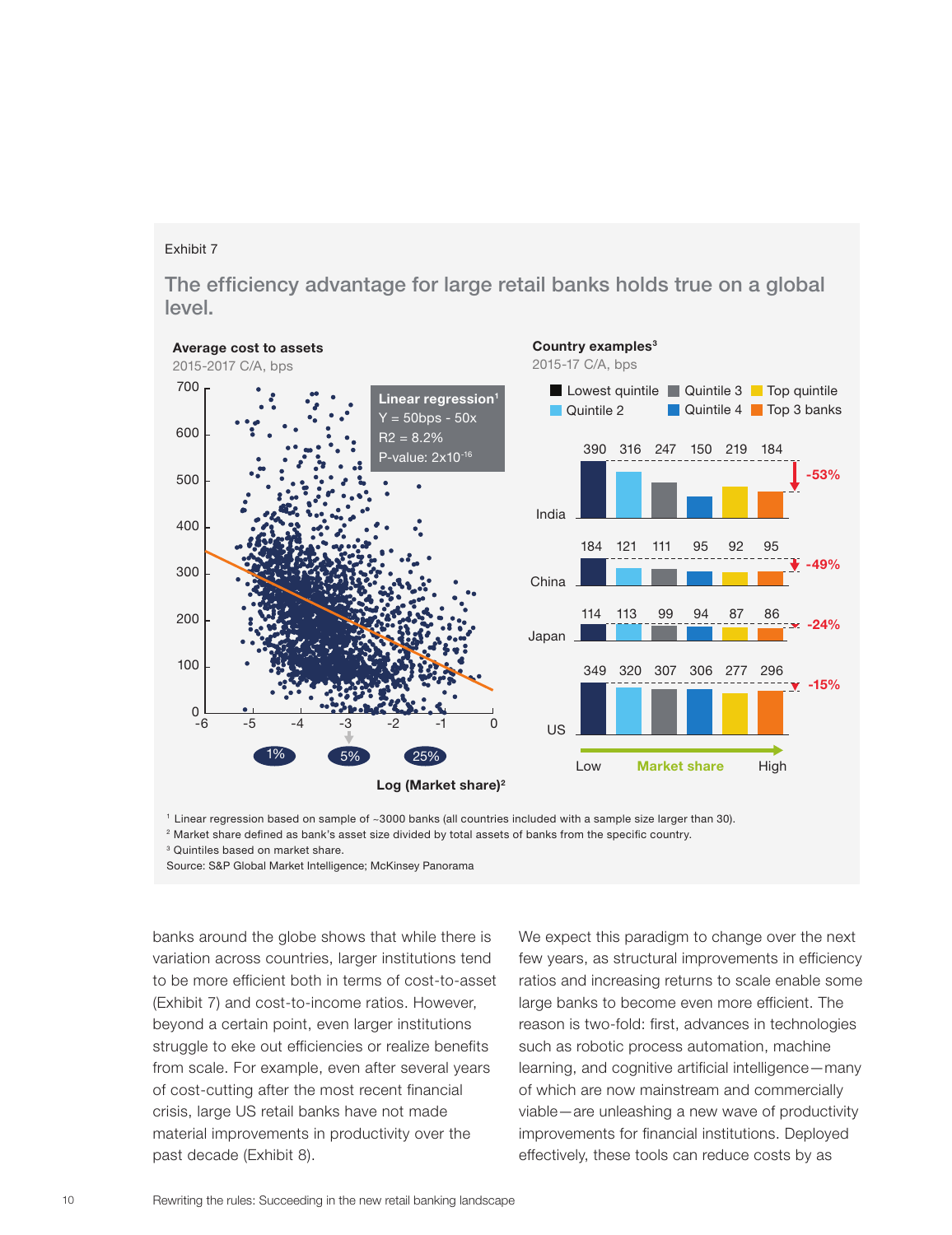Most large US retail banks have struggled to improve productivity beyond a narrow efficiency band.



Evolution of cost/income ratio for leading banks<sup>1</sup>

Source: SNL; McKinsey analysis

much as 30 to 40 percent in customer-facing, middle-, and back-office activities, and fundamentally change how work is done. Dramatic change has already taken place in banking sectors such as capital markets, where algorithmic trading and automation are radically changing the talent profile and making a significant portion of existing jobs redundant.

The second factor leading to a wave of productivity improvement in retail banking is the shift from physical to digital channels for

customer acquisition. Banks with scale—and skills in leveraging that advantage—will achieve customer acquisition costs of up to two to three times lower than their smaller peers. Their outsized volumes of customer data will lead to better targeting and funnel conversion. As investments are shifted toward digital channels, the productivity gap between large and small banks will widen (Exhibit 9).

This dynamic has played out in more digitally mature industries, with firms like Amazon and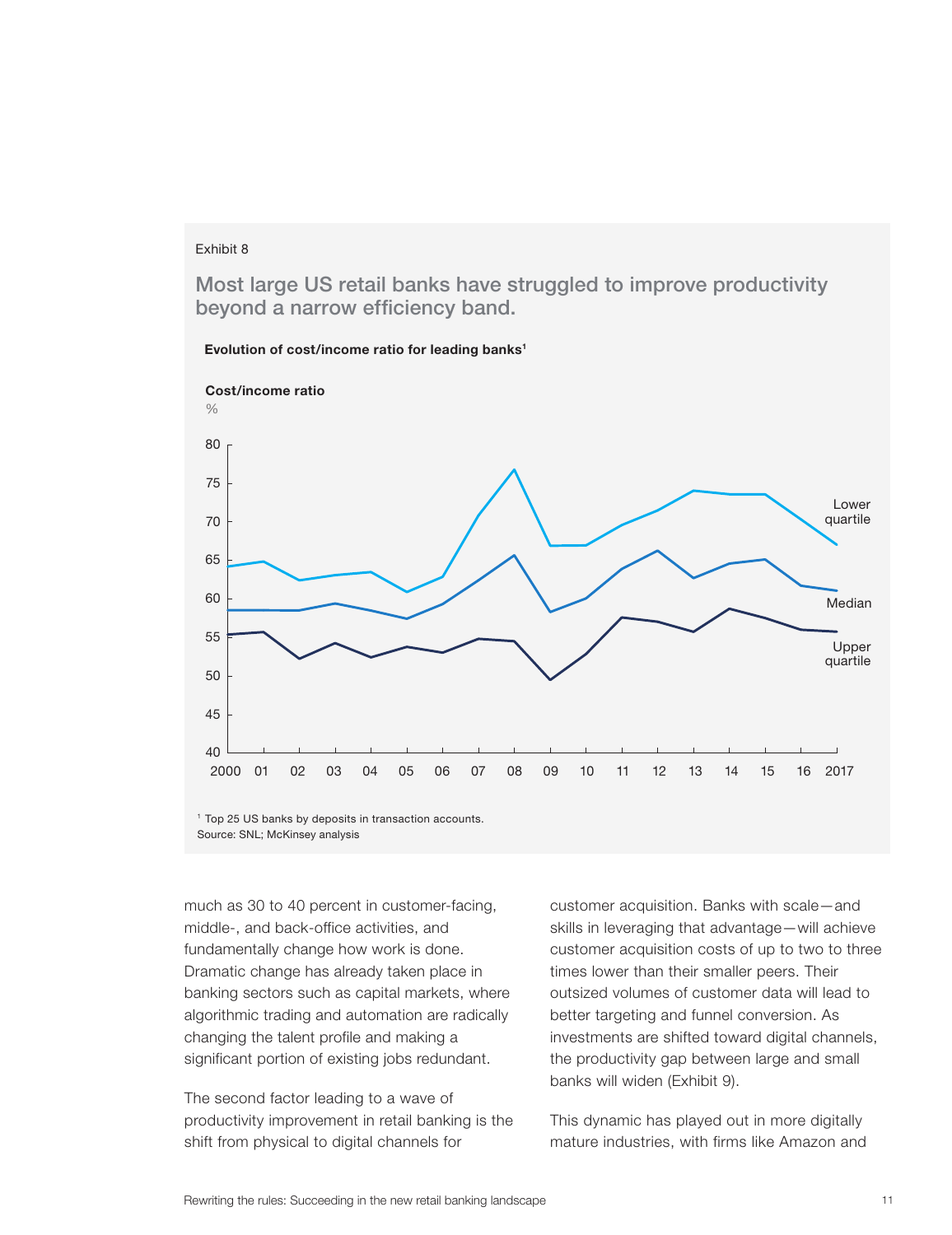Over the next 5 years, we expect the industry cost curve to shift fundamentally downward, with greater returns to scale for larger institutions.



Priceline acquiring customers at a significantly lower cost than competitors. As in these industries, eventually a limited number of dominant banks will emerge, squeezing out undifferentiated mid-sized and smaller banks. There are early signs of this trend: undifferentiated smaller community banks in the US have lost a significant share of deposits over the last two to three years, while the three largest banks have gained share. Of course, scale is not everything. Banks that succeed in this new wave of productivity will also have taken the following actions:

Use cutting-edge technology to automate: Over the next few years, banks will increase their use of technologies such as natural language processing and artificial intelligence to automate customer-facing interactions and complex internal tasks. Already, legal and compliance departments are automating the extraction of data from documents and using algorithms to triage suspicious patterns for manual review. One leading global institution recently revamped its customer-care process with a raft of new technologies to identify potential FTE reductions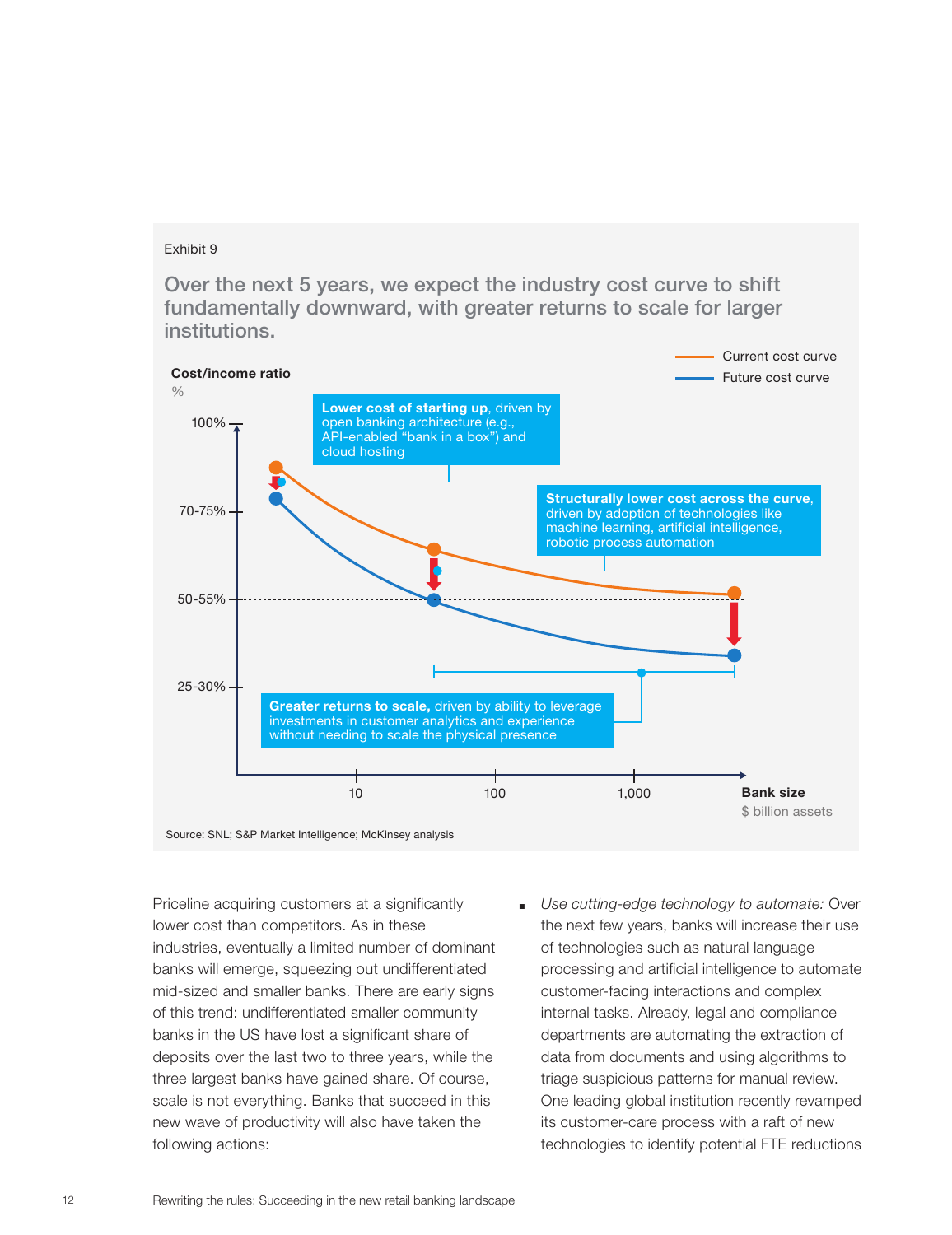of more than 30 percent, and a North American bank used automation technologies to identify efficiency improvements of 20 percent in its finance function.

■ Build and reinforce the brand: With rising digital sales consumers have more choice than ever in selecting a financial services provider. However, our research shows that across most categories consumers actively consider only two to three products before deciding on a purchase. So it remains as important as ever for a bank to be part of the initial consideration set. Brands with superior awareness and recognition are not only more likely to be part of the initial consideration set but also achieve higher conversion rates than lesser-known brands when they are considered. A leading credit card provider in a major European market that invested heavily in brand awareness is now twice as likely to be actively considered—by 17 percent of consumers versus 7 to 10 percent for other brands—and experiences 50 percent higher conversion when considered compared to lesser-known brands.<sup>2</sup> The returns enjoyed by banks with superior recognition—in the form of lower acquisition costs—reinforce the benefits of scale and will be an advantage over time for larger institutions that can invest heavily in building and reinforcing their brand.

### **4. The unbundling and "rebundling" of retail banking**

The tight one-on-one retail banking relationships of old are unbundling. Forty percent of US households today hold a deposit account with more than one institution. It is common to have a mortgage with one bank, an unsecured loan with a different lender, and separate deposit and investment accounts. The banking relationship is fragmenting even faster in countries with higher digital adoption, such as the Netherlands and the UK, where the percentage of customers that use more than two providers has increased by 20 percent over the past five years.

This decline of customer loyalty provides a perfect context for firms seeking to enter banking in a selective way—focusing on the most profitable segments. Some attackers have demonstrated that despite incumbent banks' access to much more customer data, they can compete effectively on customer experience coupled with aggressive pricing to gain share. New entrants in financial services typically begin by focusing on a niche—making either a product or segment-focused play. For example, Wealthfront and Personal Capital in the US began with a sharp focus on mass affluent customers providing robo advice aligned with financial goals at far less cost than traditional financial advisors. SoFi focused first on recent graduates from elite colleges, using student loan refi as a hook product. Their ambition, however, is to own the full banking relationship of this segment over time—providing cards, mortgage products, and broader banking services—although it remains to be seen how feasible this will prove in practice.

The Open Banking movement, heralded by Europe's second Payments Service Directive and the UK's Open Banking Standards, has the potential to accelerate the unbundling of banking in the regions where it applies, leading to increasingly intense competition over the next few years.3 The requirement for banks to share data and provide access to consumer and small

<sup>&</sup>lt;sup>2</sup> January 2018 McKinsey research on 8,000 UK credit card applicants.

<sup>3</sup> Alessio Botta, Nunzio Digiacomo, Reinhard Höll, and Liz Oakes, "PSD2: Taking advantage of open-banking disruption,"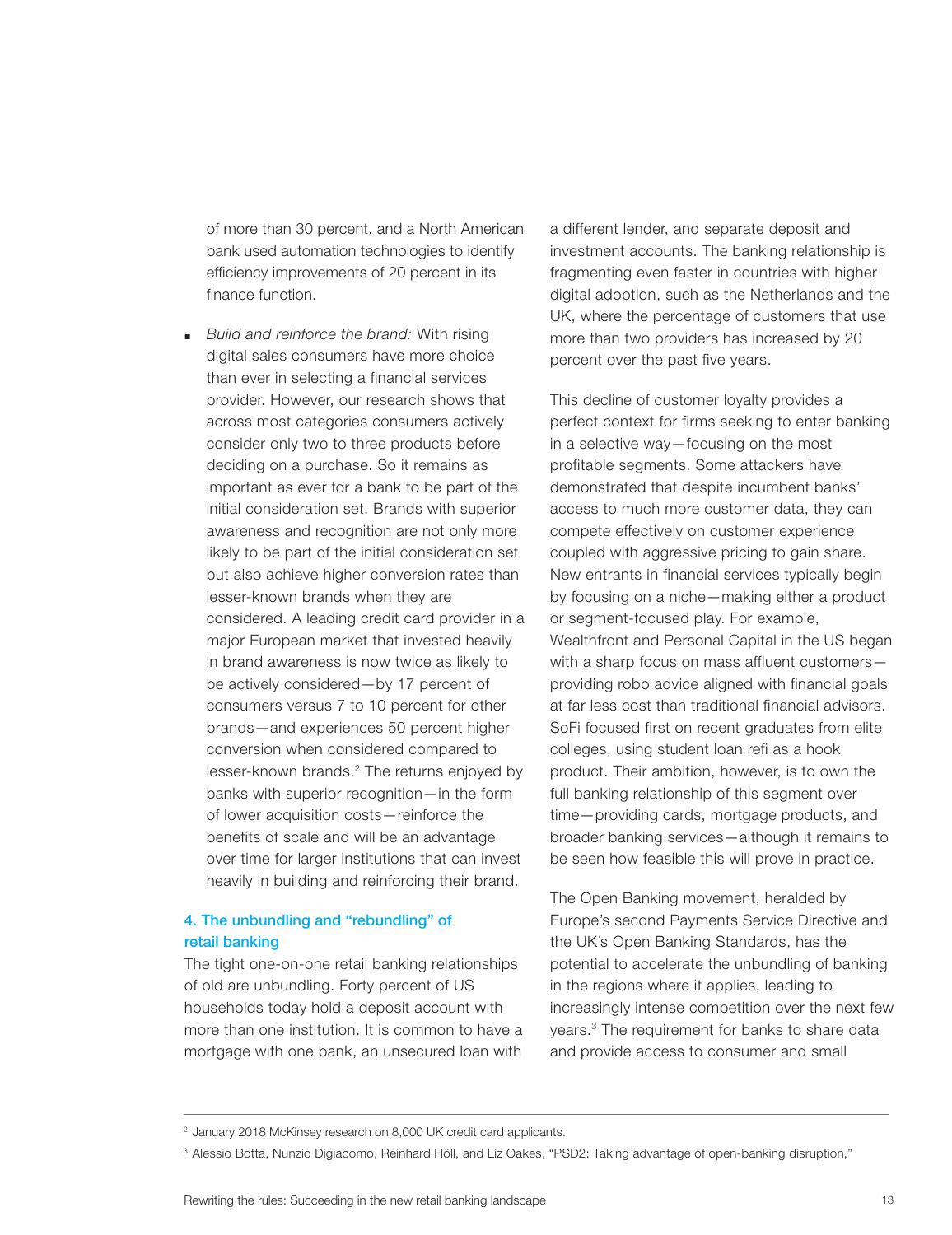business accounts through a common framework of APIs is likely to fuel a wave of innovation and level the playing field for fintechs and technology providers seeking entry through payments or consumer financing. Recent McKinsey research shows that consumers are most interested in marketplace concepts that simplify comparisons and make it easier to switch between providers based on their needs and preferences.

The trend toward unbundling in financial services is well under way, but where it will lead is still an open question. In industries such as music, television, ecommerce, and transportation, digital distribution led to unbundling that destroyed value for incumbents in the short term; over time, consumers tend to converge on a single provider—often an attacker. In this context, firms that effectively orchestrate platform or ecosystem environments tend to eventually emerge as winners.

The history of the music industry over the last 20 years provides a possible model for how things will go in banking (Exhibit 10). Until the 1990s, music distribution was dominated by stores selling tracks that record companies "bundled" onto albums. In the early 2000s, digital distribution, especially via iTunes, radically reduced distribution costs. Consumers could now "unbundle" albums by purchasing individual tracks online; not surprisingly, many record stores went out of business. Over the past few years, however, we have seen a "rebundling" in the form of the streaming playlist. Streaming services are now the dominant distribution channel, with a few large players such as Spotify and Apple emerging as winners. The success of these platforms is based on their ability to create highly personalized bundles based on consumer needs and preferences, and a superior interface without the friction of purchasing tracks individually. Leaders have created significant value for consumers by using customer data and insights

to deliver a superior experience, rather than by manufacturing the underlying product.

If we apply this scenario to banking, winning firms will be those that leverage superior access to customer data to provide truly differentiated and cutting-edge experiences—potentially extending beyond financial products and services. To do this effectively, banks will need to retain privileged access to information about consumers' sources and use of funds, especially through payments and transaction activity. Banks that rebundle effectively will use this data to deliver compelling and integrated experiences that provide seamless funding, investment, payments, and money movement capabilities. The bottom line is that in order to reverse the unbundling of financial services, banks need to make it worthwhile for consumers to have a relationship with one institution; they need to deliver not only simplicity and convenience, but also superior value. Only a few banks in each market are likely to be able to succeed with this strategy.

Already, large technology firms such as Amazon are extending into parts of the financial services value chain, starting with areas where they have a data advantage such as payments, short-term financing for purchases, and working capital loans for merchants on their platform. To counter the unbundling of their most profitable products, banks need to develop capabilities that few currently possess, and follow the lead of successful technology platforms:

■ Retain superior access to data on transactions and financial behavior: As vast amounts of data are captured by tech firms on consumers' behavior and preferences, one of the last bastions of valuable information is data on transactions and financial behavior. To retain unparalleled access to this data, banks will need to continue to own the transaction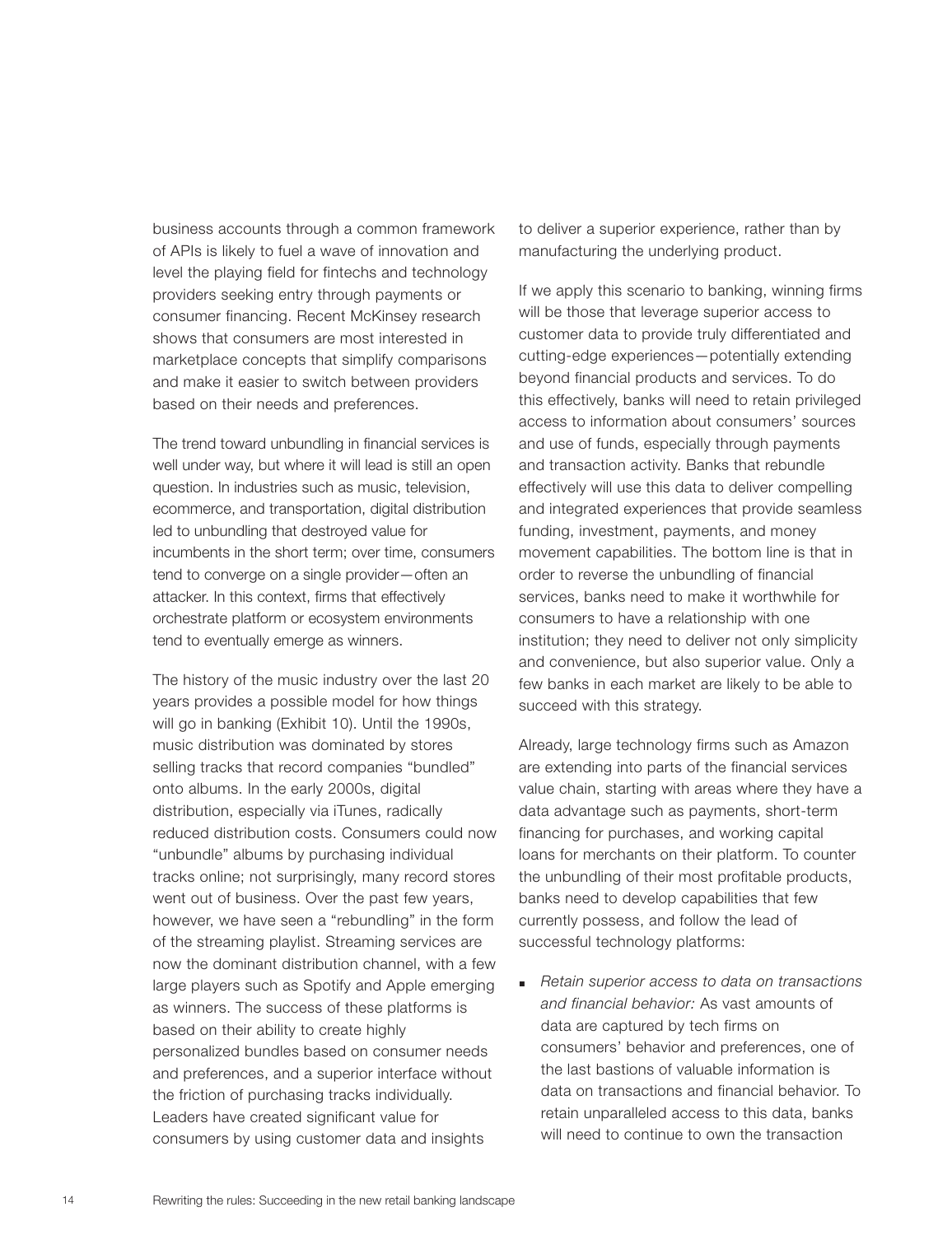The unbundling and rebundling in the music industry may provide a possible model for retail banking distribution.



Source: McKinsey analysis

layer, giving them a full view of inbound and outbound activity, to form a complete picture of consumer balance sheets. Historically, this required a bank to be a customer's primary checking account provider; over time, we expect that institutions could do this without necessarily owning the checking account relationship. In some cases, payments or transaction providers could see a significant share of customers' spend volume. Financial aggregators that sit on top of a suite of products and services that are manufactured

by others may also be in a position to capture a broad spectrum of customer activity and use it to build an analytics advantage.

Leverage insights to develop innovative products and features: The traditional suite of products that financial institutions offer has remained largely unchanged over the past few decades—e.g., checking accounts, lending, cards/payments, wealth management—and is often structurally hard to change given how banks are organized. More nimble firms will be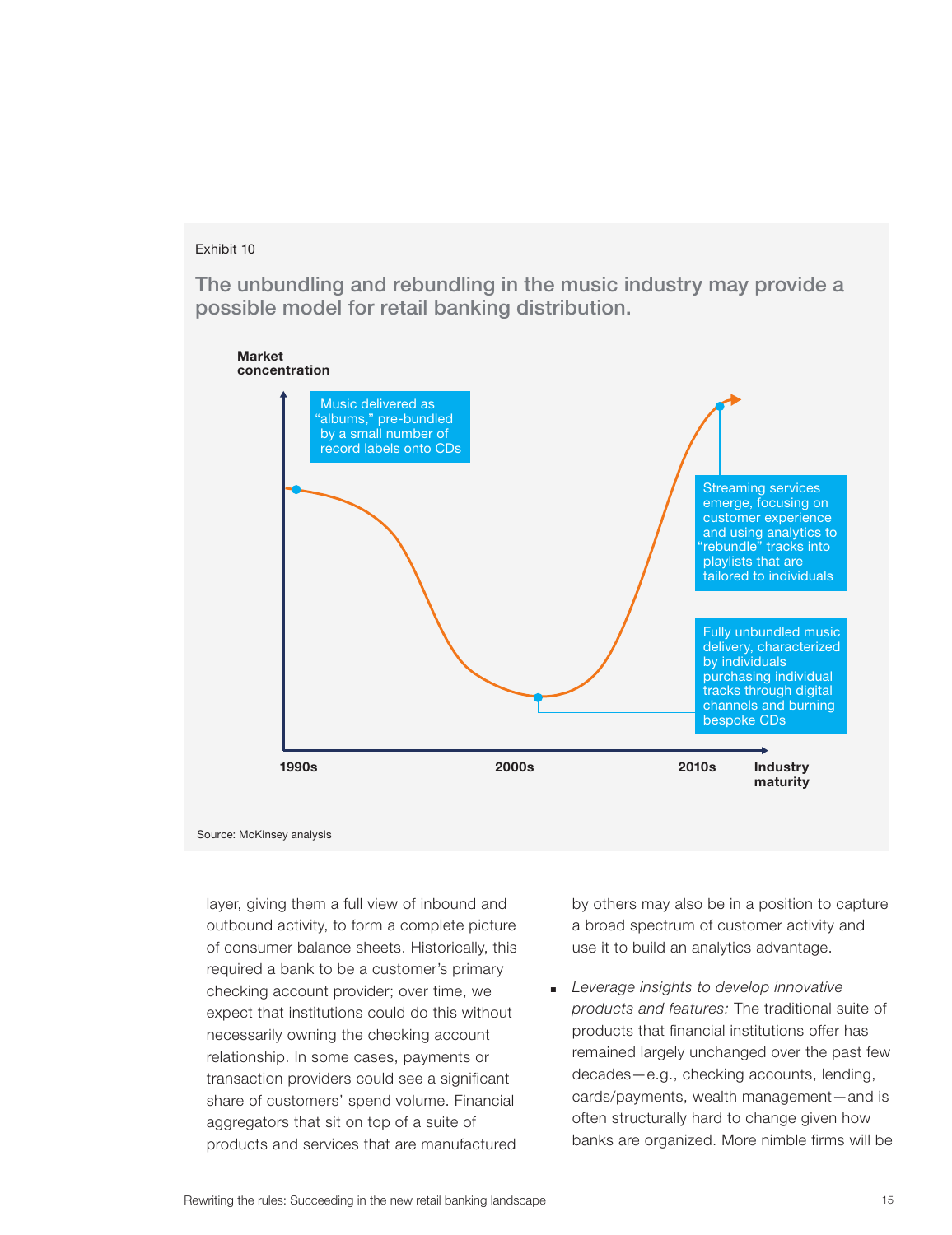able to leverage insights to create unique offerings—for example, cash in a checking account could automatically be optimized for return based on financial behaviors and spend patterns without needing to ring-fence and transfer it to a separate high-yield deposit or brokerage account. Or, when a customer takes a short-term unsecured loan the rate might be optimized based on the steadiness of their income stream and savings accumulated each month, and they could collateralize against balances in other accounts with the bank.

■ Extend beyond purely financial services and products over time: There are a couple of clear benefits that financial institutions are likely to have relative to ecosystems being created by large tech firms. Superior access to financial information enables them to create faster and more precise offers for big-ticket products that have financing needs associated with them (e.g., homes or cars). For these types of products, banks could be wellpositioned to own the full customer journey,

including the browsing experience and the transaction. One Northern European bank has developed a mobile app that integrates house searches, booking viewings, budgeting, transactions, and help with setting up a new home (e.g., utilities, appliances, and renovation).4 In the US, Capital One's Auto Navigator facilitates a seamless search experience for car buyers and can provide instant approval for financing before they visit a dealership.

<sup>4</sup> Miklós Dietz, Reka Hamvai, Paul Jenkins, Miklos Radnai, and Michael Yee, "Deep insights, broad solutions: How banks can win in the vast housing ecosystem," McKinsey.com, June 2018.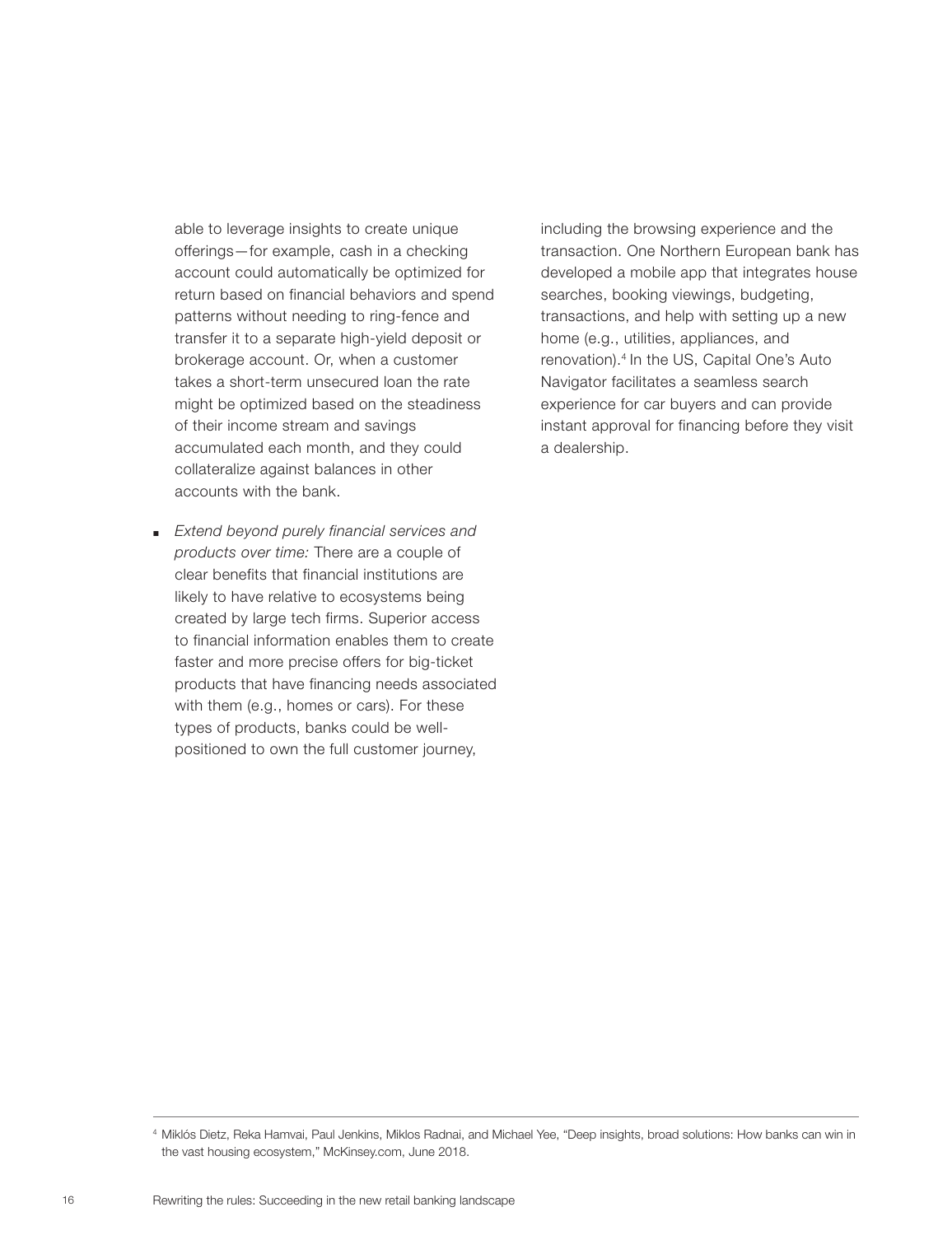## The path forward

In the near term, competition in retail banking is likely to intensify, with only a few banks emerging as winners. These banks will take bold steps now to establish a formidable position that fends off new entrants and smaller attackers. Retail banking leaders should consider and debate the following questions as they face the challenges of the coming years:

- 1. What is our strategy to increase customer growth over the next three to five years, not just protect existing share of wallet?
- 2. How bold can we be with our distribution plan, and will it be effective two to three years from now?
- 3. Are we on track to deliver a superior customer experience in the next 12 months? What capabilities will differentiate us from the competition?
- 4. How can we deploy new technologies to reduce our cost structure? Are we building the

infrastructure to capture and harness data so we can benefit from scale?

- 5. Do we need to reposition or reinforce our brand, or develop new attacker brands, to tap into new customer segments?
- 6. Are we prepared for the impact of Open Banking and similar rules that pave the way for attackers and fintechs? What offensive and defensive moves do we need to make?
- 7. How do we position ourselves to rebundle products and services around customer needs? How should we design our platform and what partnerships should we pursue?

Our view is that retail banking is at an inflection point, and that the pace of change will accelerate significantly over the next three to five years. Success will require clarity in direction, and speed and agility in execution. Retail banks that capitalize on current shifts in the market will emerge with a winning position in their core markets and begin to compete across borders.

Vaibhav Gujral is a partner and Nick Malik is a senior partner, both in McKinsey's New York office. **Zubin Taraporevala** is a senior partner in the London office.

The authors would like to thank Ashwin Adarkar, Jacob Dahl, Filippo Delzi, Miklos Dietz, Dave Elzinga, Darius Imregun, Somesh Khanna, Marc Levesque, Alejandro Martinez, and Robert Schiff for their contributions to this article.